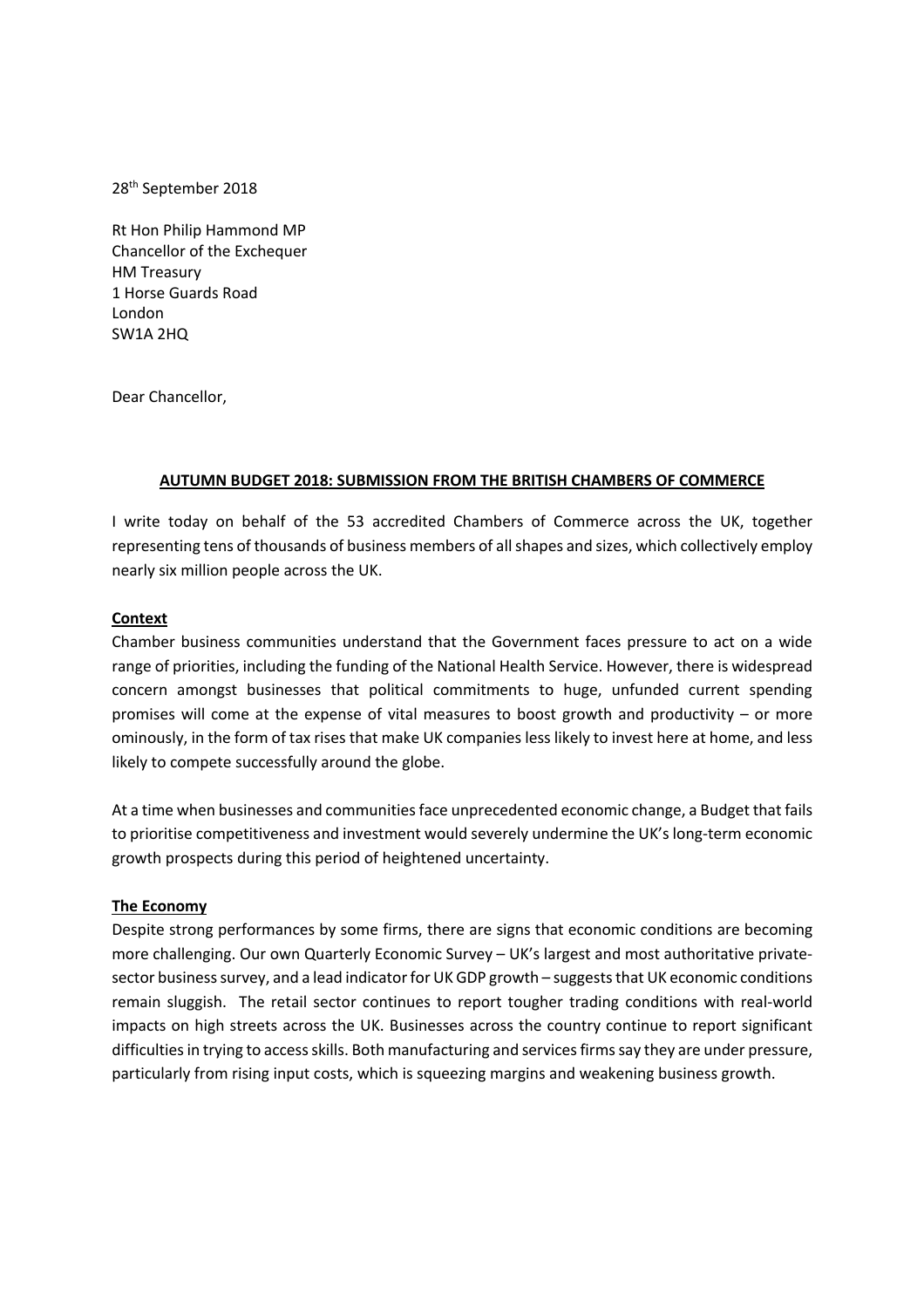The BCC's latest economic forecast suggests that the UK economy will remain locked onto a low growth trajectory unless decisive action is taken. We are currently forecasting UK GDP growth of 1.1% for this year, which if realised would be the weakest since at the height of the financial crisis in 2009.

## **Brexit**

With just six months to go until the UK leaves the EU, firms are losing patience as their pragmatic concerns continue to be drowned out by political noise. UK businesses need answers to plan for the future with confidence. Brexit uncertainty continues to weigh heavily on many firms and the lack of precision on the nature of the UK's future relationship with the EU is lowering expectations for both business investment and export growth, and worryingly this effect is most pronounced amongst our largest and most internationally active firms. Our evidence clearly shows that the current drag effect on business investment and net trade is likely to intensify in the event of a disorderly Brexit **(see Annex A)**.

While we are pleased that the government responded to our campaign to avoid a cash flow 'time bomb' for traders by introducing postponed accounting for import VAT, the BCC's Brexit Risk Register highlights many more areas where the lack of clarity on Brexit is having a direct impact on business operations and decision-making, including workforce issues, supply chain delays, and difficulties agreeing long-term contracts. Uncertainty on the UK's future approach to industrial standards and regulation are also areas where businesses are facing obstacles and tough choices.

As Brexit talks continue, businesses across the UK want negotiators on both sides to knuckle down and deliver tangible results that enable them to plan for the future. Firms need clarity, precision, and answers to their real-world, practical questions – and they need them fast. There is no time to lose. People's livelihoods, major investments in our towns and cities and business confidence are all at stake.

#### **2018 Autumn Budget**

The diverse array of businesses that make up the membership of Chambers across the UK believe that while getting a good Brexit deal is vital, it is not the only challenge facing the UK economy. Indeed, many of the biggest challenges and opportunities facing the UK economy have little or nothing to do with the UK's departure from the European Union. The best Brexit deal imaginable won't sustain our competitiveness if the fundamentals for growth aren't right here at home. Productivity, skills, and connectivity – all long-standing challenges for the UK – must be improved to enable businesses to drive our success through Brexit and beyond.

In addition to the costs associated with preparing for Brexit, companies continue to face unacceptably high input costs, which weigh heavily no matter the stage of the economic cycle, company performance or ability to pay. In addition to high business rates, a higher National Living Wage, Immigration Skills Charge and the shortcomings of the Apprenticeship Levy, firms above the VAT threshold are facing significant additional investment in the race to become compliant ahead of the introduction of Making Tax Digital next year.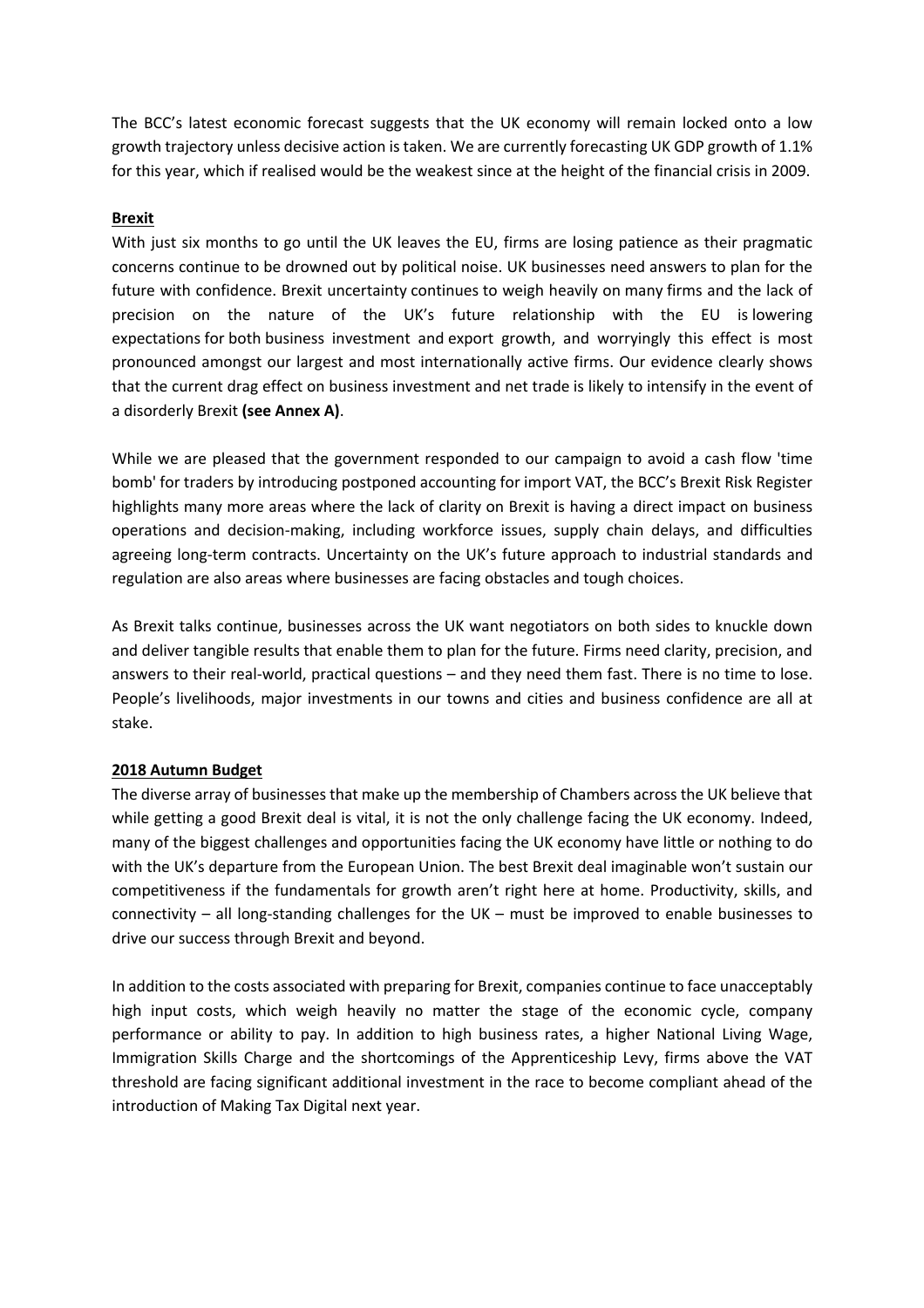Such costs are causing many firms to implement cost reduction measures, and weigh down on firms' ability to invest, recruit and grow their business, particularly during this time of heightened uncertainty.

The 'business as usual' approach which has characterised recent fiscal events is no longer sufficient in the face of a sluggish economy and continued Brexit uncertainty. Crucially, with most of the economic impacts of Brexit yet to come, the process for getting the UK economy ready for a post-Brexit world must start now.

**Therefore, the BCC believes that the focus of the Autumn Budget 2018 must be on radical measures to bolster business investment, competitiveness and productivity in the face of Brexit headwinds – without which business communities across the UK will be ill-equipped to overcome the significant period of change that lies ahead.** 

**The British Chambers of Commerce therefore proposes action in seven key areas:**

- **An exceptional 'Brexit Investment Incentive' –** with the Annual Investment Allowance boosted to £1m to 'crowd in' both domestic and international investment – and stem the weakening in business investment in the face of Brexit uncertainty.
- **Introduce a Business Rates Investment Incentive –** ease the drag effect of this uniquely iniquitous business tax on investment by providing a 12-month delay before rates are increased when an existing property is expanded or improved and also before rates apply to a new build property.
- **A commitment to no new taxes or costs on businesses for the remainder of this parliament** - giving businesses the headroom to adjust to Brexit and to invest, recruit and grow.
- **Deliver real UK-wide reform to the apprenticeship levy and drop SME co-funding for apprenticeships in England –** to ensure that the training system works for everyone and eases the UK's chronic skills shortage.
- **Delay the roll-out of Making Tax Digital for all businesses by one year** to provide HMRC and businesses with the headroom to prepare for this major change to the way tax is collected.
- **Abandon the uprating of business rates for the next two financial years for all businesses on the high street in town and city centres**- to ease the financial burden on struggling businesses as they go through significant structural changes.
- **Provide the funding needed to achieve full mobile coverage along transport corridors (road and rail)** – a crucial step to improving digital connectivity and productivity for businesses that need to communicate with new and existing customers, suppliers and employees.

**We have purposely focused on targeted, affordable change which if delivered would drive greater investment in people, property, infrastructure and capital, lifting both UK growth and productivity.**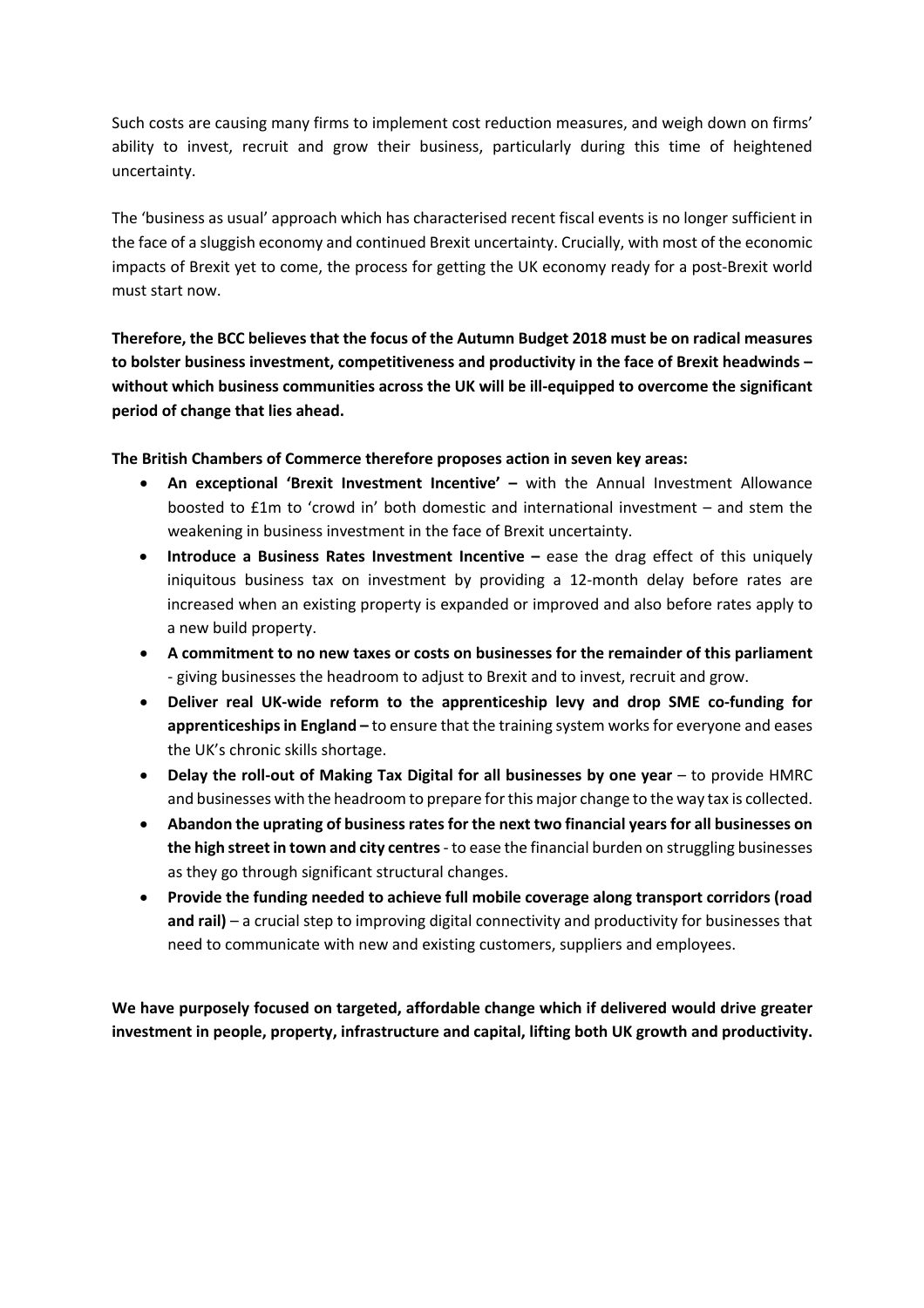Attached to this letter are three documents that outline the BCC's view on current UK economic conditions, our proposals and their estimated cost. I look forward to meeting soon to discuss our proposals in greater detail – and cannot emphasise enough the need for a bold, pro-enterprise Budget at this critical time.

Meantime, if you have any queries regarding these proposals please contact Chloe Bukata, Public Affairs Manager at the BCC, in the first instance on 020 7654 5819 or c.bukata@britishchambers.org.uk

Yours sincerely,

AdaufMarll.

**Dr Adam Marshall Director General**

**CC: Rt Hon Greg Clark MP, Secretary of State for Business, Energy and Industrial Strategy Rt Hon Damian Hinds MP, Secretary of State for Education Rt Hon James Brokenshire MP, Secretary of State for Communities and Local Government Rt Hon Margot James MP, Minister of State for the Department for Digital, Culture, Media and Sport Rt Hon Elizabeth Truss MP, Chief Secretary to the Treasury Rt Hon Mel Stride MP, Financial Secretary to the Treasury**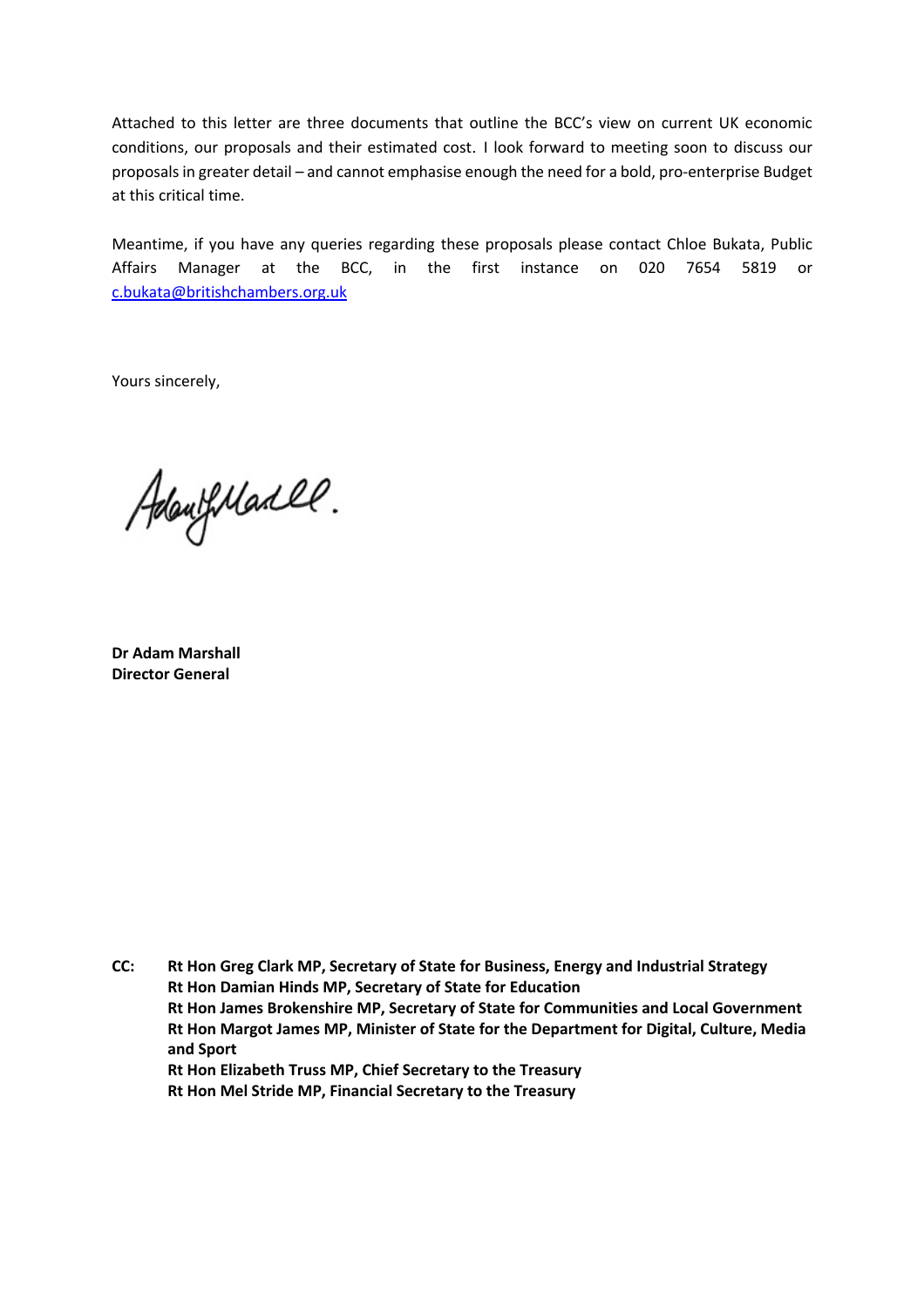# **ANNEX A: BCC VIEW ON CURRENT UK ECONOMIC CONTEXT**

### **UK ECONOMIC GROWTH PROSPECTS**

The latest official data revealed that the UK economy grew by 0.4% in the second quarter of 2018, up significantly from the growth of 0.1% recorded in Q1. However, the figures for Q2 were flattered by a very weak first quarter, and so do little to alter the UK's lacklustre growth trajectory. Indeed, UK quarterly GDP growth has been below its historic average of 0.6% for six successive quarters, the longest period of below average growth since the 2008/09 recession.

This is mirrored by the BCC's Quarterly Economic Survey – UK's largest and most authoritative privatesector business survey, and a lead indicator for UK GDP growth – which suggests that UK economic conditions remained sluggish in the third quarter of 2018. Businesses across the country continue to report significant difficulties in trying to access skills. In the service sector, the percentage of firms attempting to hire new staff fell to its lowest level since 1993. Both manufacturing and services firms say they are under pressure, particularly from rising input costs, which is squeezing margins and weakening business growth.

The BCC recently downgraded its growth expectations for the UK economy, forecasting GDP growth for 2018 at just 1.1% (down from 1.3%), which if realised would be the weakest since at the height of the financial crisis in 2009. The BCC has also downgraded its GDP growth forecast for 2019 from 1.4% to 1.3%. Our latest forecast implies that by 2020 the UK economy will have experienced its second weakest decade of average annual GDP growth on record.

#### **UK INVESTMENT**

Business investment fell by 0.7% in Q2, the second successive quarterly decline. The BCC's latest Quarterly Economic Survey revealed that the number of businesses reporting that they are intending to invest fell for the second successive quarter in Q3, and business confidence for both sectors also fell again. The UK economy remains far too reliant on consumer spending, which currently accounts for around two-thirds of UK GDP, seven times higher than the share of UK GDP accounted for by business investment. The UK also has the lowest average total investment as a percentage of GDP in the G7 over the last twenty-five years:

| G7      | 25 year<br>average (%) |  |  |  |
|---------|------------------------|--|--|--|
| Japan   | 25.5                   |  |  |  |
| Canada  | 22.1                   |  |  |  |
| France  | 21.9                   |  |  |  |
| US      | 21.1                   |  |  |  |
| Germany | 21.0                   |  |  |  |
| Italy   | 19.7                   |  |  |  |
| UK      | 17.3                   |  |  |  |

## **Table 1: Average total investment as a percentage of GDP**

Source: IMF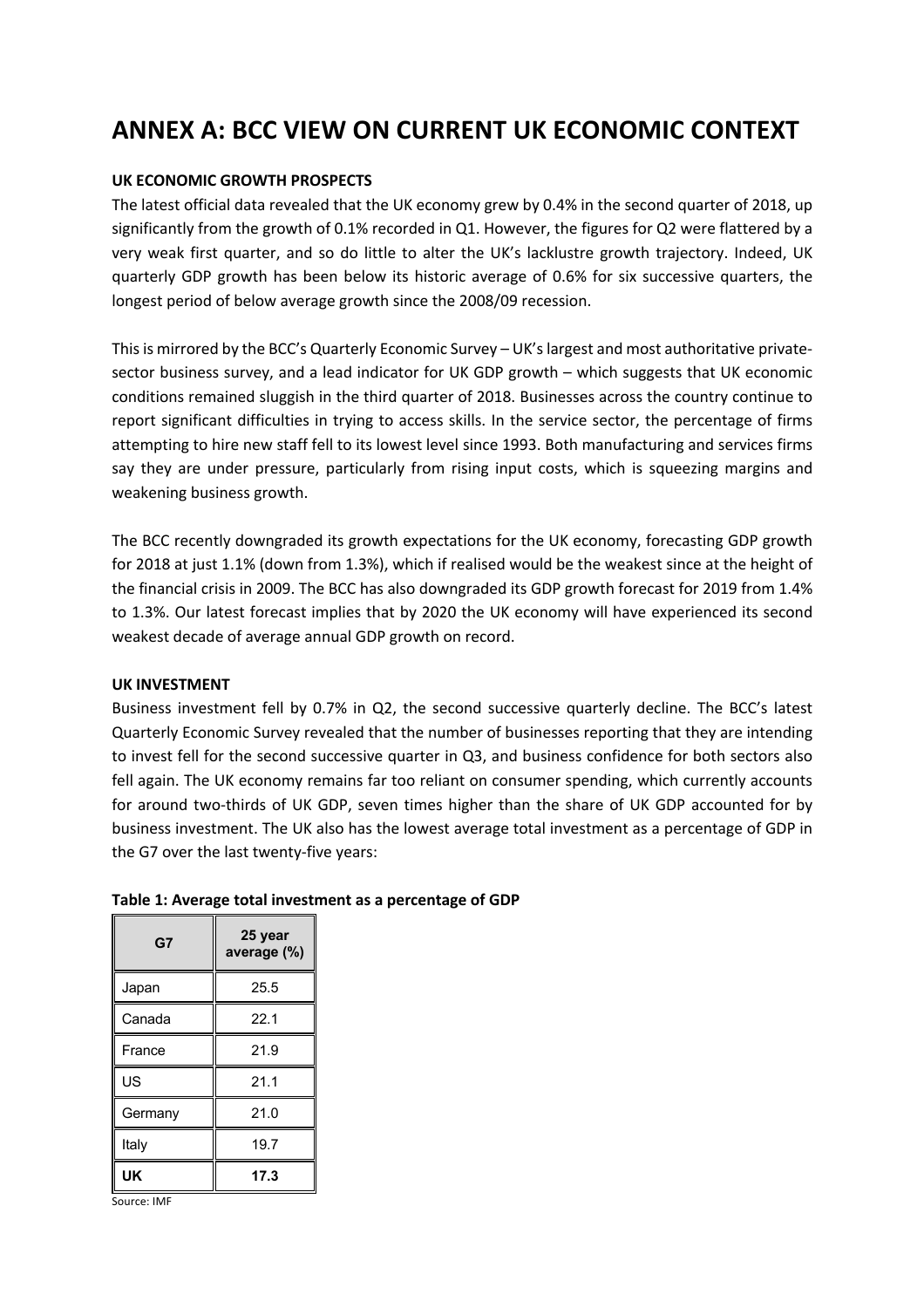As a consequence, our latest outlook for investment is more subdued than in our previous forecast with persistent economic and political uncertainty expected to increasingly weigh on investment intentions. The BCC currently expects that UK business investment will grow by just by 1.0% in 2018, 1.2% in 2019 and 1.4% in 2020, below the historic average. The high upfront cost of doing business in the UK and the ongoing uncertainty over the UK's future relationship with the EU are expected to continue to stifle business investment.

#### **BREXIT**

Brexit uncertainty continues to weigh heavily on many firms, and the lack of precision on the nature of the UK's future relationship with the EU is lowering expectations for both business investment and export growth. Our evidence shows that the current drag effect on business investment and net trade is likely to intensify in the event of a disorderly Brexit. The BCC's 2018 Trade and Brexit Survey of over 2,500 businesses found that 'uncertainty around Brexit' is now the top factor for businesses when making decisions about trading internationally:

# **Chart 1: Which of the following factors are important to your business when making decisions about whether (or how much) you import or export?**



Our research also shows that while only a minority of businesses have experienced Brexit linked changes, the impact on those firms has been overwhelmingly negative **(See Chart 2)**.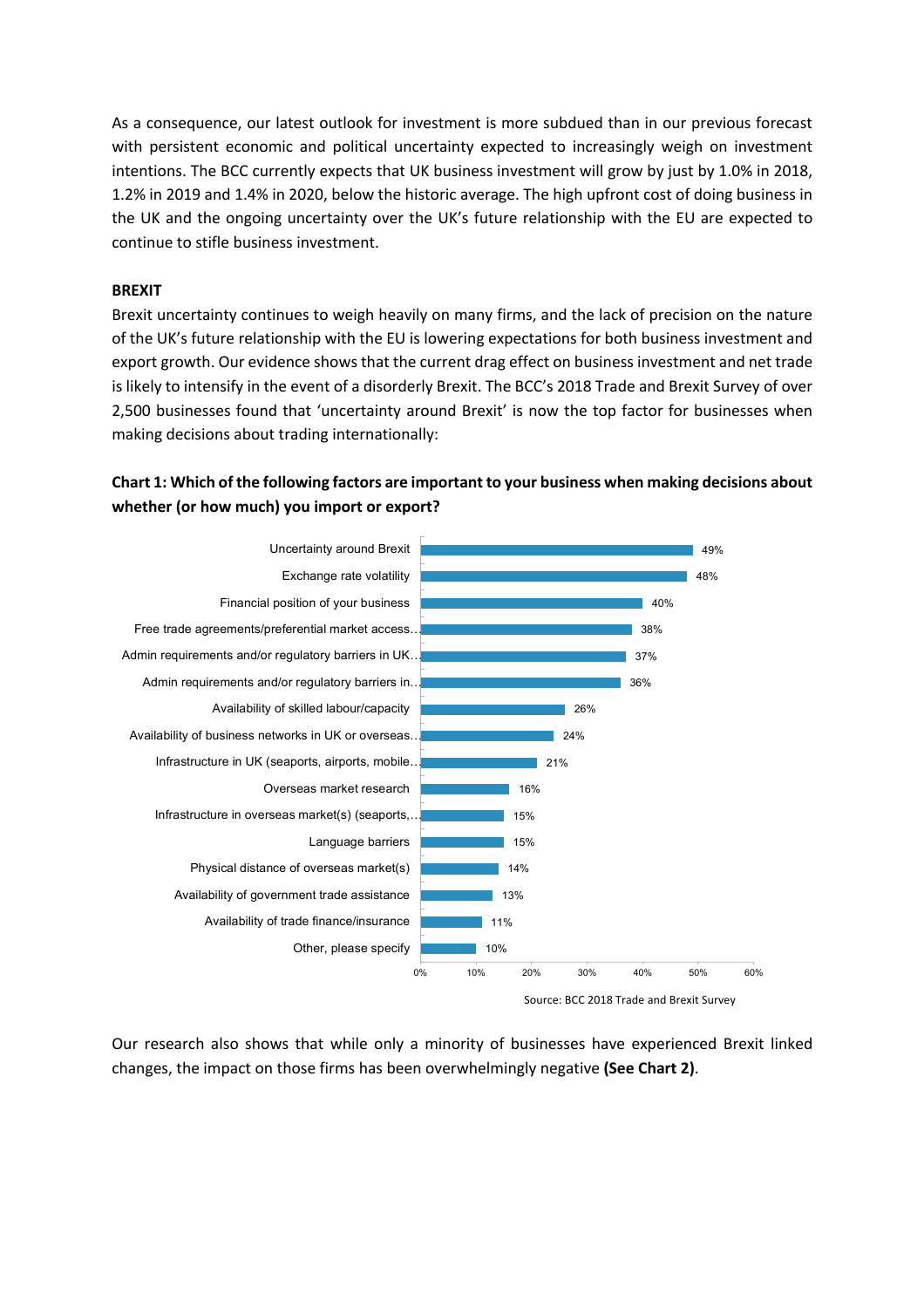# **Chart 2: If you have experienced the following over the past twelve months. What was the direction of travel?**



Source: BCC 2018 Trade and Brexit Survey

Firms remain deeply concerned about the possibility of the UK leaving the EU without a negotiated settlement and the potential impact on their ability to trade and grow. The BCC's 2018 Brexit and Trade Survey found that around one-fifth of firms will make changes in the event of a no-deal compared to one-in-ten if there is a status quo transition **(see Chart 3)**.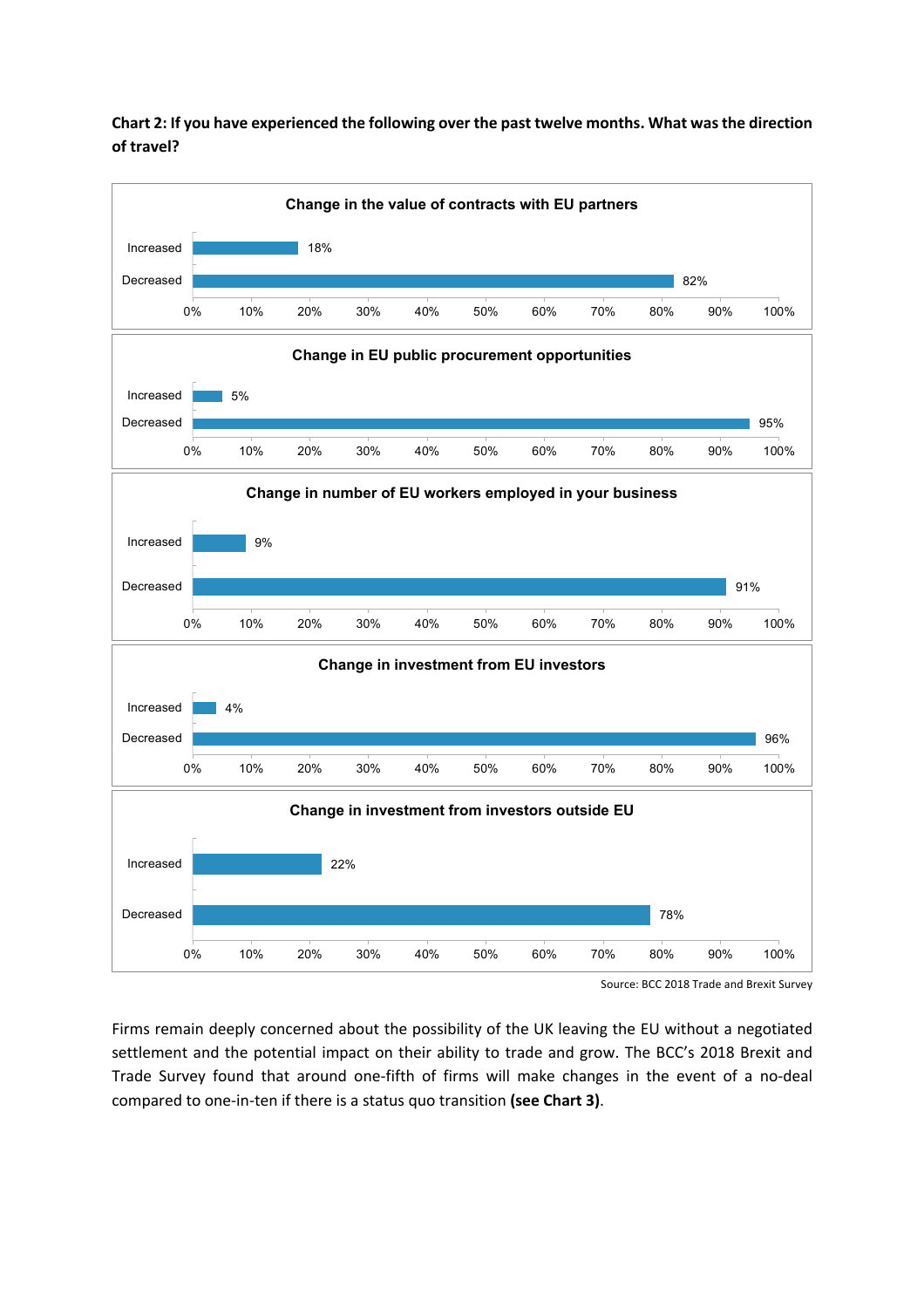# **Chart 3: If the UK and EU agree a status quo transition period after 29 March 2019, will your business do any of the following?**



Worryingly this effect is most pronounced amongst our most internationally active firms (**see Charts 4a and 4b).**

**Chart 4a: In the event of a 'no deal' Brexit, will your business do any of the following? (internationally active vs. non-internationally active)**



Source: BCC 2018 Trade and Brexit Survey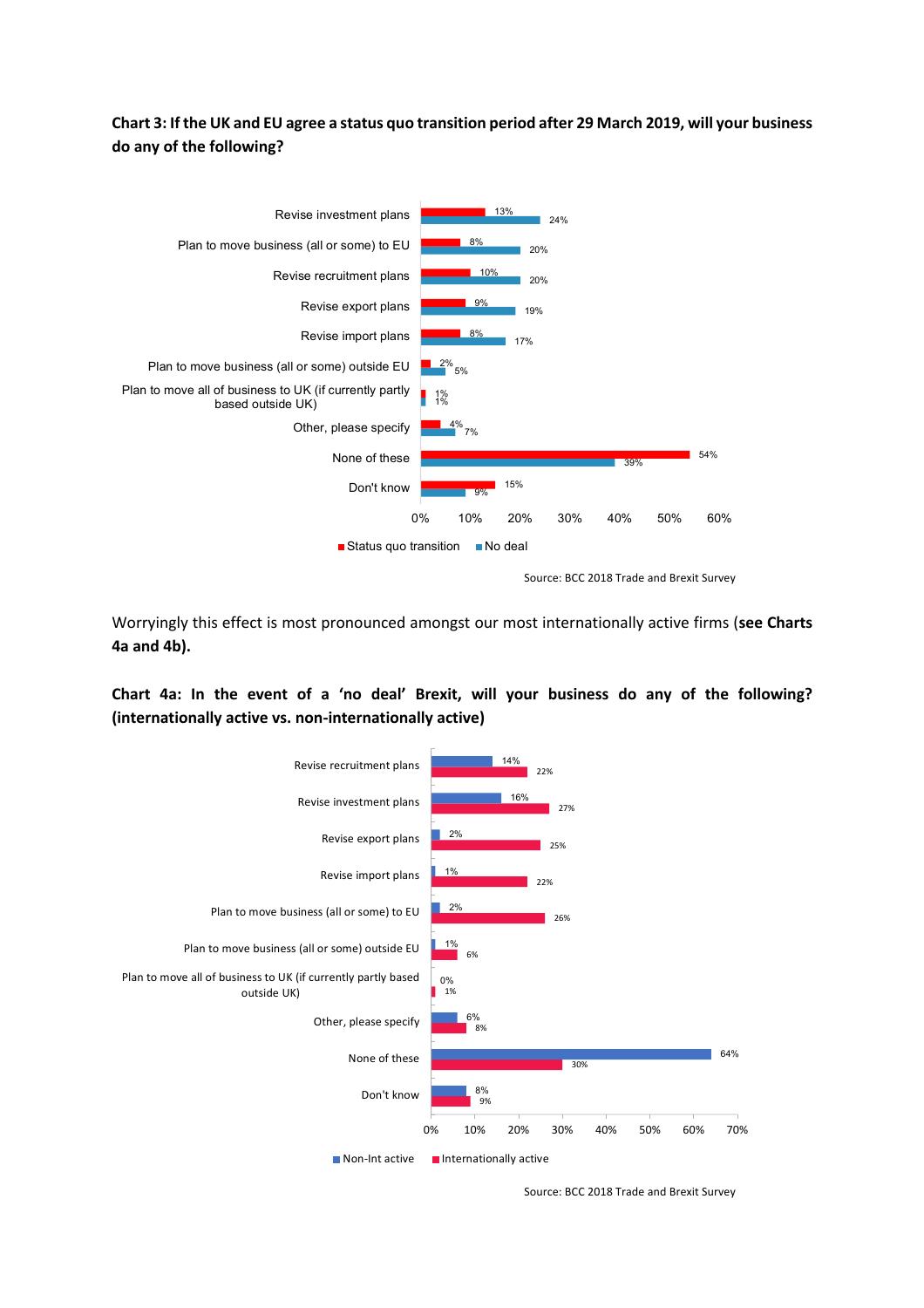**Chart 4b: In the event of a 'no deal' Brexit, will your business do any of the following? (Large businesses)**



#### **IMPLICATIONS FOR AUTUMN BUDGET 2018**

The 'business as usual' approach which has characterised recent fiscal events is no longer sufficient in the face of a sluggish economy and continued Brexit uncertainty. Crucially, with most of the economic impacts of Brexit yet to come, the process for getting the UK economy ready for a post-Brexit world must start now. Therefore, the BCC believes that the focus of the Autumn Budget 2018 must be on radical measures to bolster business investment, competitiveness and productivity in the face of Brexit headwinds – without which business communities across the UK will be ill-equipped to overcome the significant period of change that lies ahead.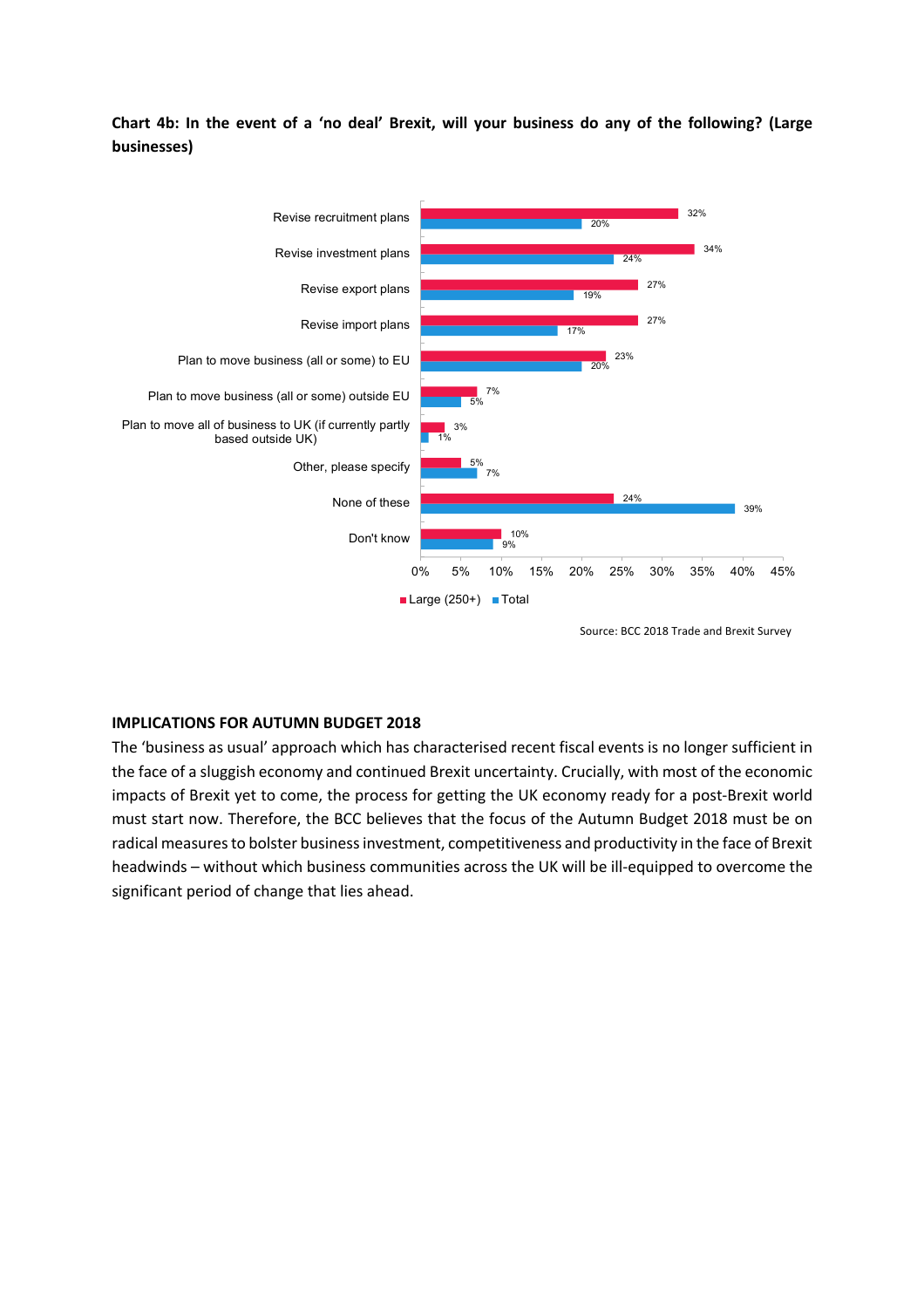# **ANNEX B: MEASURES FOR BOOSTING BUSINESS INVESTMENT**

#### **BREXIT INVESTMENT INCENTIVE**

Brexit uncertainty continues to weigh heavily on many firms, and the lack of precision on the nature of the UK's future relationship with the EU is lowering expectations for both business investment and export growth. The drag effect on business investment and trade is likely to intensify in the event of a disorderly Brexit. In addition, the escalating burden of up-front taxes and costs are impeding the ability of firms to invest, recruit and grow their business. As a consequence, the BCC currently expects that UK business investment will grow by just by 1.0% in 2018, 1.2% in 2019 and 1.4% in 2020, stifling both productivity and growth.

The BCC has long campaigned for an Annual Investment Allowance that better incentivises business investment, so we were strongly supportive of the Government's decision in the 2015 Summer Budget to introduce a permanent, £200,000 Annual Investment Allowance (AIA). However, more needs to be done to incentivise business investment during this period of economic and political uncertainty - now is not the time to allow concerns over 'deadweight' to hinder urgently needed incentives to crowd in investment.

The BCC therefore calls on the government to support business investment through the Brexit process by introducing an exceptional Brexit Investment Incentive which would see a temporary increase in the annual investment allowance (AIA) from £200,000 to £1 million, and expanded to include investment in training. This would provide a major incentive for firms to crowd in investment, with firms continuing to report that AIA is a crucial tool which gives them the confidence to push ahead with investments. The newly-enhanced AIA should be tapered over the next ten years so that it materially boosts investment during this critical period for the UK economy **(see Table 1)**.

| <b>Companies</b>                 | <b>AIA</b> |
|----------------------------------|------------|
| 1 January 2016- 31 December 2018 | £200,000   |
| 1 January 2019- 31 March 2020    | £1,000,000 |
| 1 April 2020 - 31 March 2021     | £1,000,000 |
| 1 April 2021 - 31 March 2022     | £1,000,000 |
| 1 April 2022 - 31 March 2023     | £750,000   |
| 1 April 2023 - 31 March 2024     | £750,000   |
| 1 April 2024 - 31 March 2025     | £750,000   |
| 1 April 2025 - 31 March 2026     | £500,000   |
| 1 April 2026 - 31 March 2027     | £500,000   |
| 1 April 2028 - 31 March 2029     | £500,000   |
| 1 April 2029 -                   | £200,000   |

#### **Table 1: Brexit Investment Incentive, January 2019 -March 2029**

**DIRECT EXCHEQUER COST: Total of £3.4 billion (2019/20 - 2021/22)**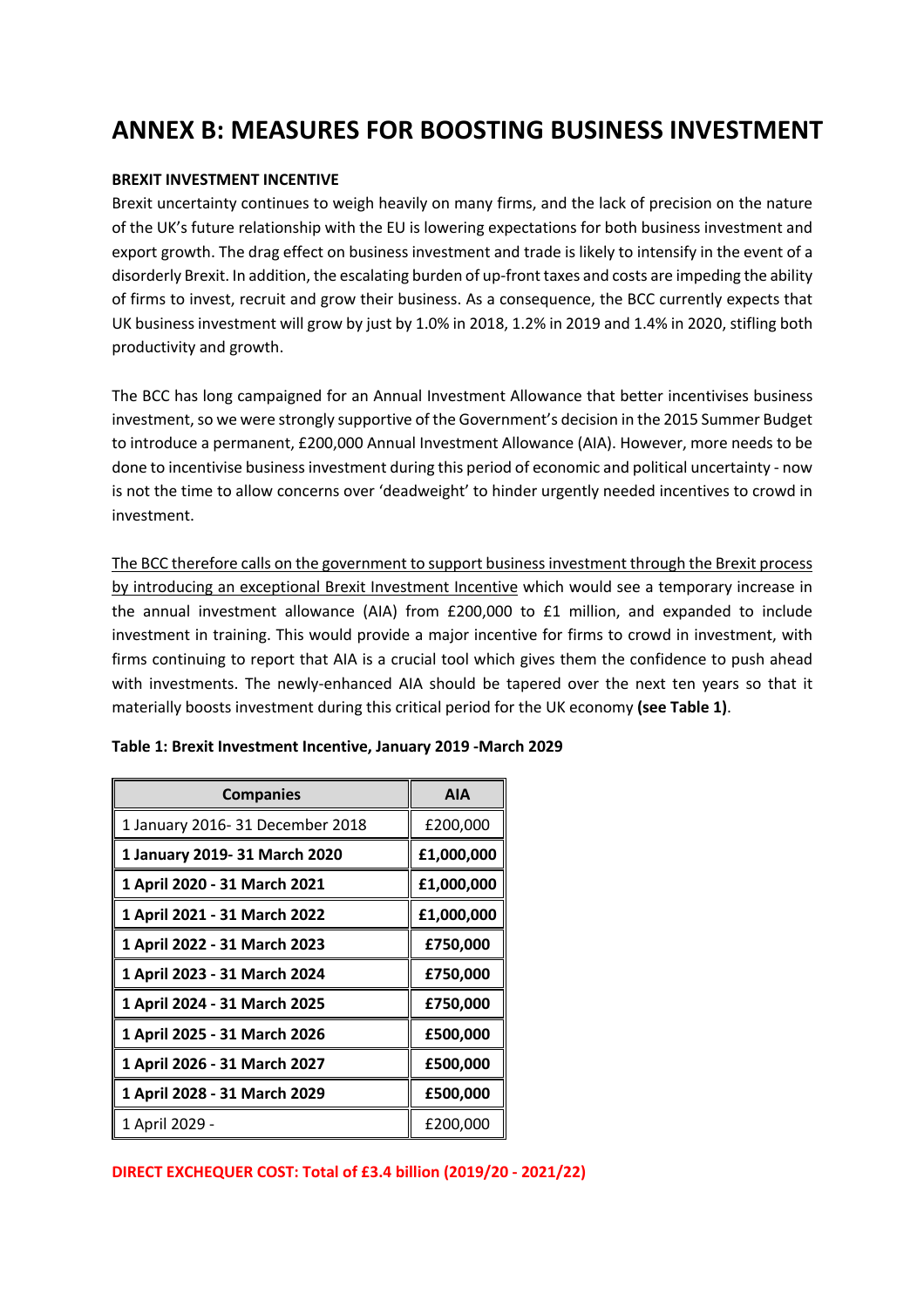#### **INTRODUCE THE BUSINESS RATES INVESTMENT INCENTIVE**

In its current form, the business rates system continues to be a drag anchor on investment, creating a number of perverse incentives for business location, property improvement, and plant and machinery investment.

Under the current system, as soon as a new property is built or an improvement/ expansion of an existing property takes place, the rateable value (and therefore rates bill) increases. A large number of ratepayers, of all sizes and across both the public and private sectors, claimed that this provided a disincentive and barrier to investment – and penalises ratepayers who make environmental improvement, face requirements to improve their properties as a result of regulation or invest in plant and machinery. This allows no time for the ratepayer to recoup any capital investments they have made before their higher rates bill applies.

The BCC therefore call for the introduction of a 'business rates investment incentive' to England and Wales, which would provide a 12-month delay before rates are increased when an existing property is expanded or improved, and also before rates apply to a new build property. Following the 12-month delay, the increase in business rates would be phased in over the next two years where 50% of the increase applied in year two and a 75% of the increase applied in year three.

We believe that this can be achieved as part of a wider simplification of the procedures for arriving at a rateable value through the Dutch system of floor space, use class and benchmark properties. Chambers of Commerce across the UK stand ready to help develop this proposal further, alongside other key stakeholders. HM Treasury must work with all three devolved governments, which are also in the process of reforming rates, to ensure that businesses benefit wherever they are in the UK.

|                                                    | 2019-20 | 2020-21 | 2021-22       | Average<br>for<br>period |
|----------------------------------------------------|---------|---------|---------------|--------------------------|
|                                                    | (£m)    | (£m)    | $(\text{fm})$ | (fm)                     |
| Impact on uprating other relief                    | $-37$   | 0       | $-1$          | $-12.6$                  |
| Business rates investment incentive                | 547     | 549     | 547           | 547                      |
| Net Cost of business rates investment<br>incentive | 510     | 549     | 546           | 535                      |

**DIRECT EXCHEQUER COST: Total of £1.6 billion (2019/20 - 2021/22)**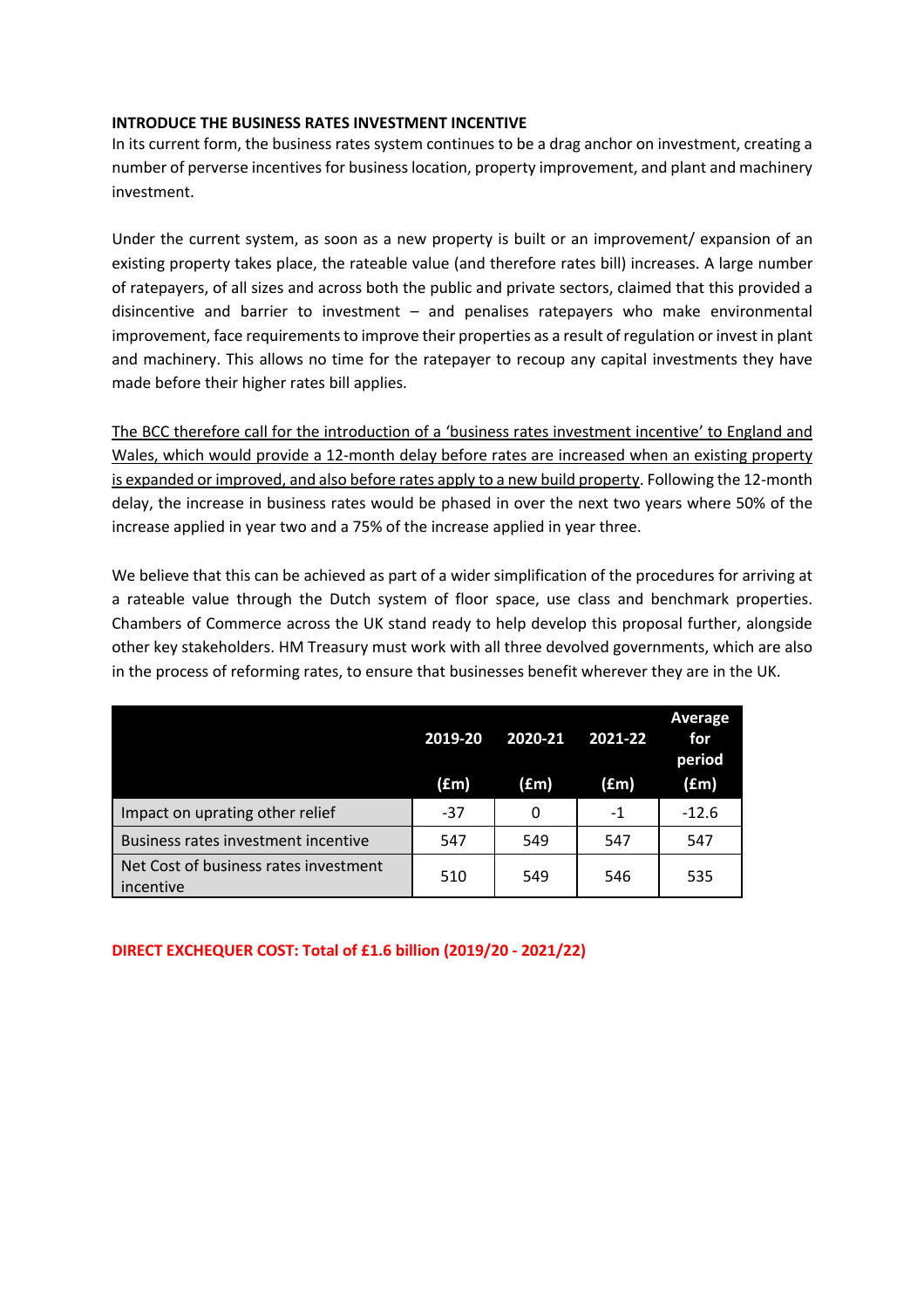## **A COMMITMENT TO NO NEW TAXES OR COSTS ON BUSINESSES FOR THE REMAINDER OF THIS PARLIAMENT**

In addition to the costs associated with preparing for Brexit, companies continue to face unacceptably high input costs, which weigh heavily no matter the stage of the economic cycle, company performance or ability to pay. In addition to unacceptably high business rates, a higher National Living Wage, Immigration Skills Charge and the shortcomings of the Apprenticeship Levy, firms above the VAT threshold are facing significant additional investment in the race to become compliant ahead of the introduction of Making Tax Digital next year. Such costs are causing many firms to implement cost reduction measures, and weigh down on firms' ability to invest, recruit and grow their business, particularly during this time of heightened uncertainty. There is also widespread concern that business communities will face further tax hikes to fund politically popular issues such as the NHS. Such an approach would severely undermine the UK's long-term economic growth prospects.

The BCC therefore calls on the government to give businesses the headroom needed to invest, recruit and grow by making a commitment over the remainder of this parliament to:

- No new business taxes
- No new business costs
- No new significant regulatory costs
- No rises in business taxes or costs to pay for increased current spending (whether NHS or elsewhere)
- Protect incentives for business growth and enterprise, including Entrepreneurs Relief, EIS and SEIS

### **NO DIRECT EXCHEQUER COST**

#### **DELIVER REAL APPRENTICESHIP LEVY REFORM AND HALT DECLINE IN SME APPRENTICESHIPS**

Businesses across the UK are facing significant skills shortages, with our own Quarterly Economic Survey consistently showing recruitment difficulties at near record highs. Apprenticeships are a great opportunity for young people to develop their skills while learning on the job. But while the aim of the Apprenticeship Levy is laudable, its structure and implementation are obstacles to training the talent of tomorrow. For many levy payers it feels like a tax, or redirects funds set aside for other forms of workplace training. A 2017 BCC survey found that a fifth (20%) of businesses have seen costs increase from the introduction of the Apprenticeship Levy. At the other end of the spectrum, the funding rules mean that SMEs are facing higher recruitment costs and are unsure how and where to access quality training providers. The BCC therefore calls on the government to fundamentally reform the Apprenticeship Levy so that it is fit for purpose by:

- **Increase the flexibility of the Apprenticeship Levy** allow employers to access Levy fund for other forms of accredited training. Restricting the Levy fund to apprenticeships has displaced budgets for other essential forms of workplace training and this could impact on business productivity. It is essential to resolve the existing problems with the Apprenticeship Levy policy before any proposals to increase or extend the Levy are considered.
- **Scrap the 10% co-investment apprenticeship contribution rule –** thereby removing an important barrier to SMEs recruiting and training apprentices aged up to 24 years. The biggest drop in apprenticeship starts is among SMEs who have seen their recruitment and training costs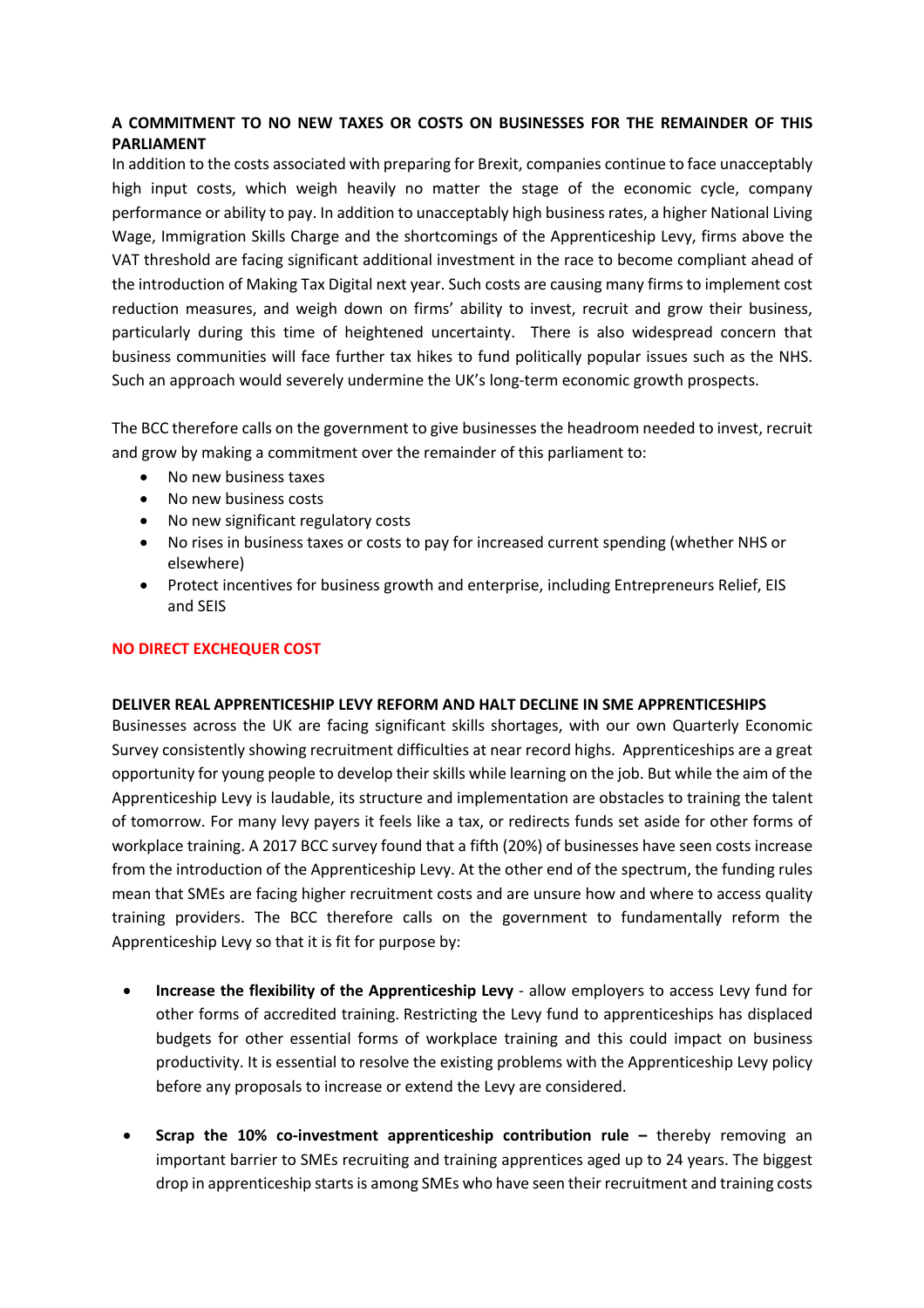increase as a result of the policy. It is important to recognise the additional costs of mentoring and supporting apprentices, particularly younger apprentices, which can be difficult for small firms to absorb.

- • **Allow transferring Apprenticeship Funds to boost supply chain productivity -** The facility for Levy paying firms to transfer unused funds to other businesses in their supply chain is supported. However, the 10% cap on transferrable funds is a disincentive for Levy payers as in many cases the amount is insufficient to meet the cost of an apprenticeship. We recommend that the percentage of unspent levy funds that Levy payers can transfer to their supply chain be increased from 10% to 50% over time. As well as boosting apprenticeship take up among SMEs, it could also improve supply chain productivity by encouraging larger firms to develop a closer relationship with SMEs, and support them with a wide range of innovation and workforce development issues. Transfers could be targeted to firms employing over 25s to help offset the co-investment requirement.
- **Allow levy payers to retain funds until the apprenticeship standards are in place** The sunsetting of levy funds after 24 months penalises Levy paying firms who are unable to recruit and train an apprentice where the Institute for Apprenticeships has not yet approved the Apprenticeship Standard. Levy payers should be able to reserve levy funds until such time as the Standards are ready, even if this takes longer than two years. This could be accommodated by the Digital Apprenticeship Service system.
- • **Double the funding for the Institute for Apprenticeships -** Many of the delays in the system sit with the IFA and so it needs to be sufficiently resourced to do its job properly.

# **DIRECT EXCHEQUER COST: Total of £855 million (Additional IFA funding + cost of scrapping the 10% co-investment apprenticeship contribution rule)**

#### **DELAY ROLL-OUT OF MAKING TAX DIGITAL FOR ALL BUSINESSES BY ONE YEAR**

With less than a year ahead of its planned introduction, an alarmingly high proportion of UK businesses have little or no awareness of HM Revenue and Customs' flagship Making Tax Digital project. A recent BCC survey, in partnership with Avalara, found that with less than a year to go until the government plans to roll out Making Tax Digital (MTD), there is a widespread lack of awareness among business communities about the switch to a digitised tax system. A quarter (24%) of firms have never heard of it, and two-thirds (66%) know it only by name or some details about it. Of those that are aware of the change, just a quarter (25%) have made no preparations at all. This is a concern that MTD will be a more complex process for businesses than the current online process of manual completion of VAT returns. Business are also reporting that they are facing a huge expense to upgrade to MTD compatible software – unacceptable at a time when firms are facing a myriad of upfront taxes and costs.

The BCC is therefore calling for the introduction of Making Tax Digital to be delayed for all businesses until the start of the 2020/21 financial year. This would give HMRC the breathing space to engage effectively with businesses, ensure that the necessary software is in place, and raise levels of awareness about the impending changes. While steps have been taken to free-up capacity, businesses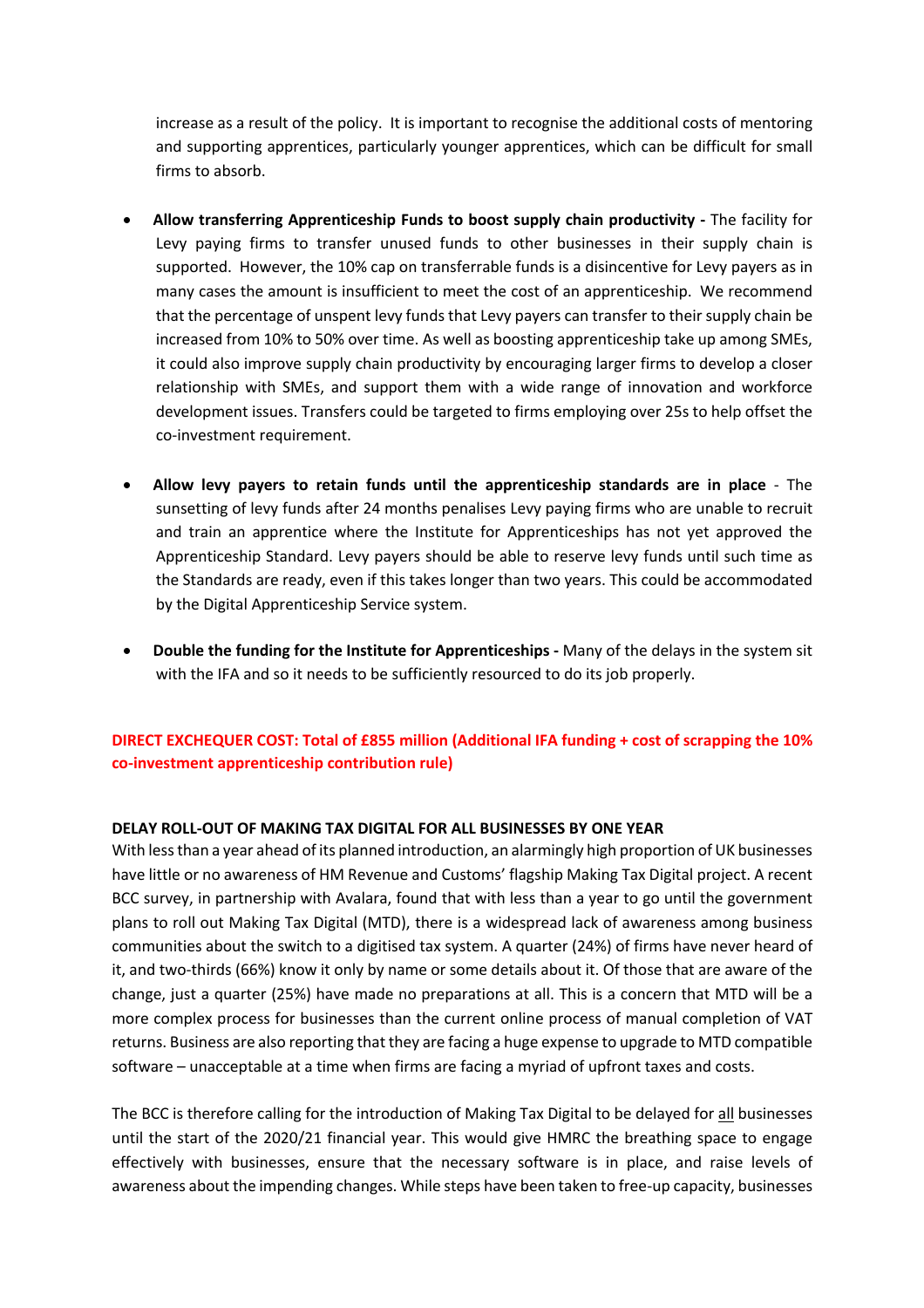remain concerned that HMRC may still lack the resources to deliver MTD at the same time as supporting firms through the Brexit process (particularly given the level of uncertainty over the final customs arrangement), as well as day-to-day compliance issues. The delay to this initiative would also provide HMRC with the extra headroom that may be needed to support business on these vital issues.

#### **DIRECT EXCHEQUER COST: Total of £435 million**

## **ABANDON THE UPRATING OF BUSINESS RATES FOR THE NEXT TWO FINANCIAL YEARS FOR ALL HIGH STREET BUSINESSES IN TOWN AND CITY CENTRES**

In its current form, the business rates system continues to create a number of perverse incentives for business location, property improvement, and plant and machinery investment. These unchecked increases severely aggravate already uncertain business cashflow and impose hefty new costs.

BCC remains ready to support government in successfully delivering a fundamentally reformed business rates system that:

- lowers the overall impact on business
- abolishes annual uprating and the Treasury's ability to pre-determine revenue
- delivers a significantly lighter-touch and more frequent (annual) revaluation system
- reduces the complexity of reliefs, granting them automatically where possible
- permanently applies small business rate relief, or an equivalent threshold, below which no rates apply
- is more responsive to both local economic conditions and the wider economic cycle
- removes disincentives to invest by excluding plant and machinery from valuations

We will return to many of these themes in the coming months. Of immediate concern is the rapid deterioration of the high street in town and city centres across the UK with an alarmingly high number of businesses, both large and small, closing or being earmarked for closure. This deterioration has cost thousands of jobs since the start of 2018. While there are long-term structural changes taking place, including changing consumer habits, it is unacceptable that the tipping point for many of these firms have been the unnecessarily large burden that business rates places on them. The fundamental unfairness of business rates system does not make allowances for significant structural changes that have taken place.

The BCC therefore calls on the government to abandon the up-rating of business rates for the next two financial years for all high street businesses in town and city centres to ease the financial burden on struggling businesses as they go through significant structural changes. HM Treasury should work with all three devolved governments to ensure the freeze is UK-wide. Safeguards would be needed to protect against mis-use.

The exchequer impact of freezing business rates is hard to gauge because of the complex interaction of reliefs, future inflation and economic growth. However, there are likely to be positive exchequer impacts from higher business survival rates, growth and investment, and for the wider tax base as a consequence of a freeze in business rates.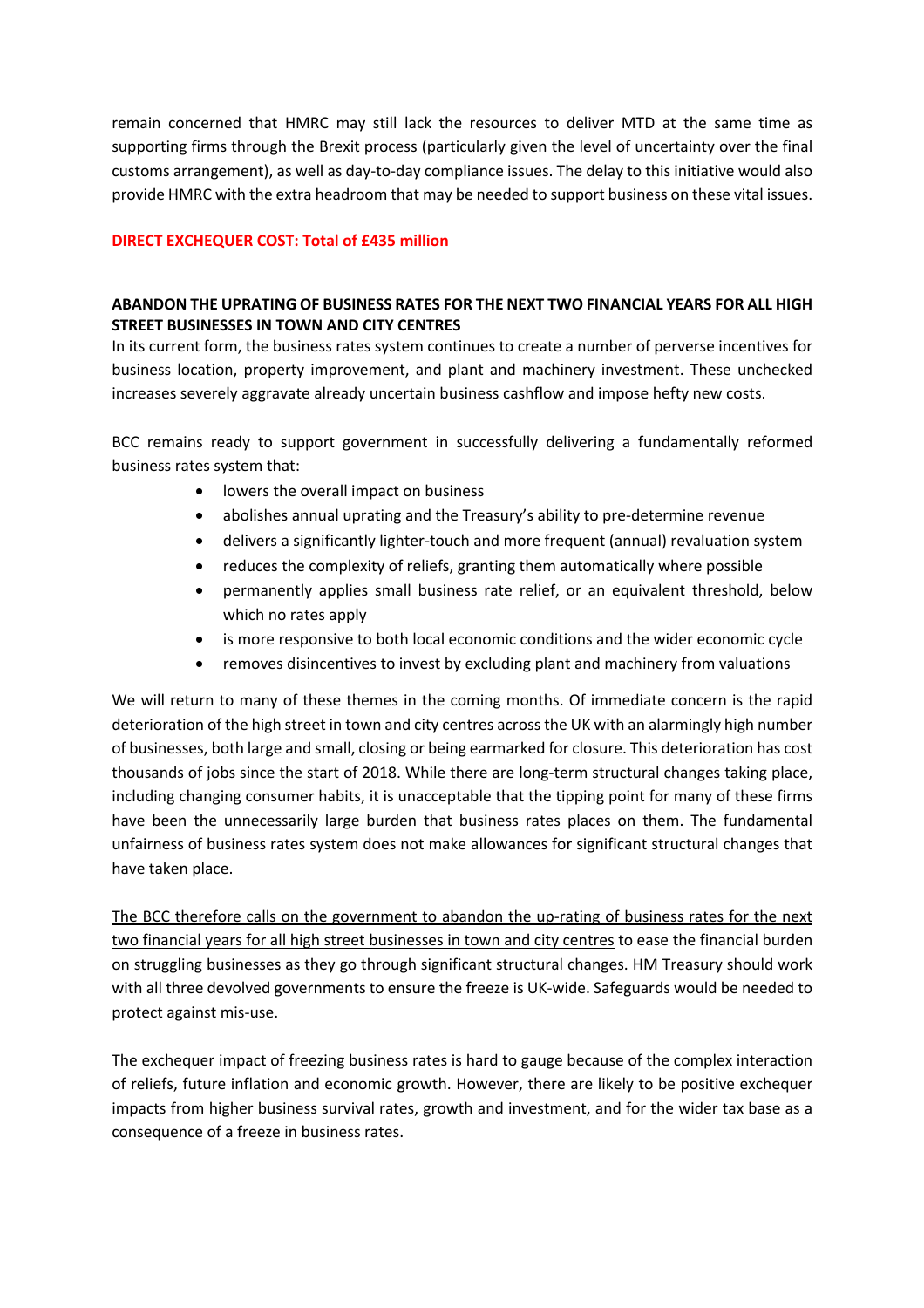Assuming future up-ratings follow the course of predicted CPI inflation (September outturns), we can break down year-to-year increases in total revenues between the effects of up-rating and structural changes in the tax base (changes to reliefs, deferrals and the effects of economic growth):

|                                        | 2019-20 | 2020-21 | <b>Total for</b><br>period |  |
|----------------------------------------|---------|---------|----------------------------|--|
|                                        | (£bn)   | (£bn)   | (f(bn))                    |  |
| OBR Forecast for business rate revenue | 4.7     | 4.8     | 9.5                        |  |
| Increase on previous year              | 0.1     | 0.1     | 0.2                        |  |
| of which CPI up-rating*                | 0.1     | 0.1     | 0.2                        |  |
|                                        | 1.8%    | 2.0%    |                            |  |
| of which growth in tax base            | 0.0     | 0.0     | 0.0                        |  |

Without up-rating (equivalently, assuming the outturn for September CPI is 0% in each year), we get:

|                                    | 2019-20 | 2020-21 | <b>Total for</b><br>period |
|------------------------------------|---------|---------|----------------------------|
|                                    | (£bn)   | (£bn)   | (f(bn))                    |
| Forecast for business rate revenue | 4.7     | 4.7     | 9.4                        |
| Change in revenue                  | $-0.1$  | $-0.1$  | $-0.2$                     |
| Cumulative change                  | $-0.1$  | $-0.2$  | $-0.3$                     |

**DIRECT EXCHEQUER COST: Total of £267 million (2019/20 - 2020/21)**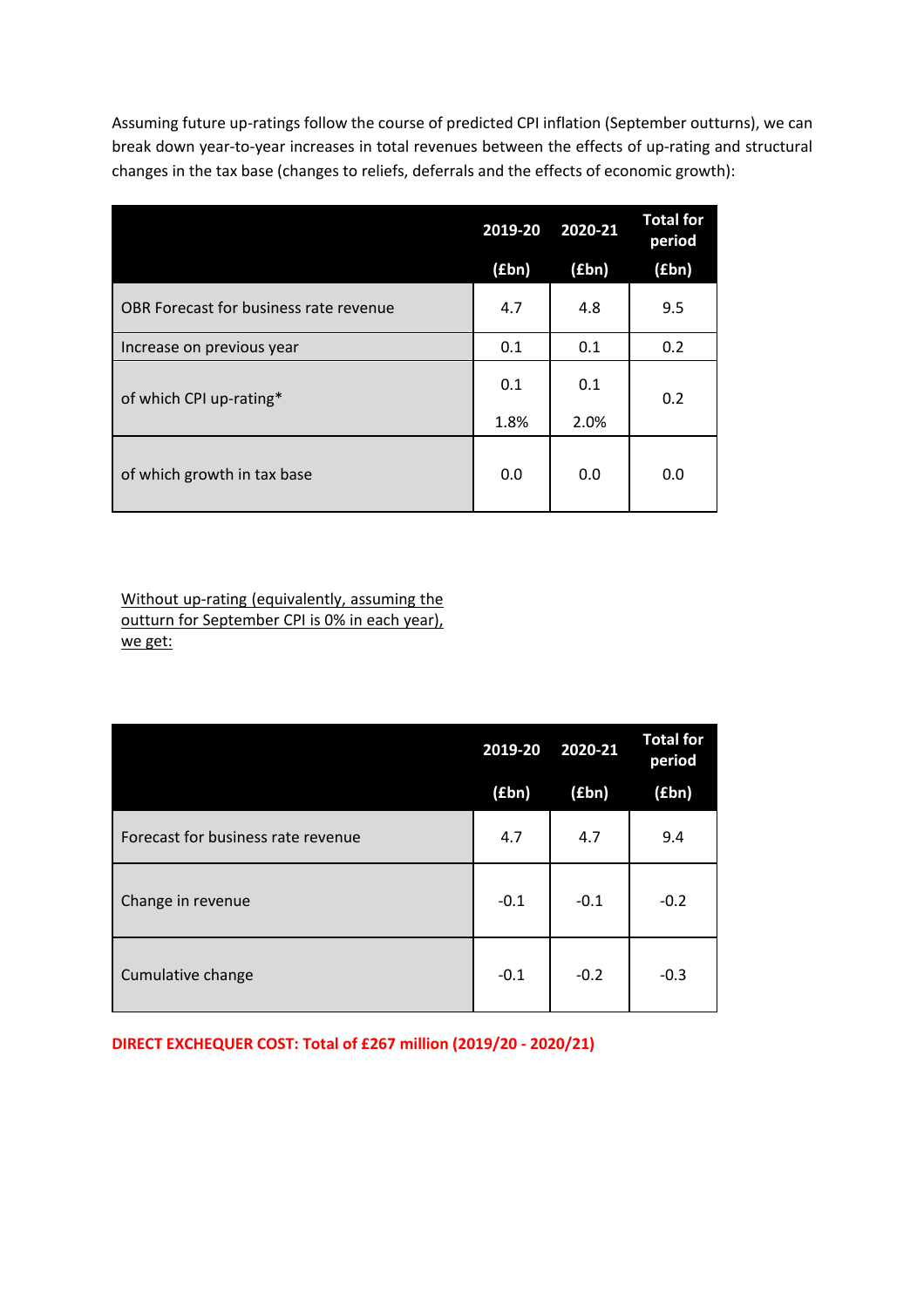## **PROVIDE THE FUNDING NEEDED TO ACHIEVE FULL MOBILE COVERAGE ALONG TRANSPORT CORRIDORS (ROAD AND RAIL)**

A 2017 survey by the BCC found that 70% of UK firms experience 'not spots', areas of no mobile coverage by any operator, or 'partial not spots', where there is some coverage but not from all networks, in their local area. The reasons for patchy coverage are many and varied: from building and vehicle design to the number and location of masts and cells; from the topography of the built and natural landscapes to the technologies in phones.

To address this vital issue, the BCC launched the No More Not Spots campaign to end not spots for voice coverage for UK phone users where they live, work, travel or play. Since its launch earlier this year, the BCC's No More Not Spots campaign has identified 1,450 mobile not spots across the UK. Not spots generate understandable frustration and undermine firms' productivity and their ability to connect with customers, suppliers and employees.

Even in dense road and rail corridors access issues, the built environment, and the economics of new infrastructure can combine to weaken coverage and frustrate network rollout, impeding productivity and growth. Despite welcome progress in the rollout of mobile coverage, businesses across the country still report problems with unreliable mobile coverage with a fifth (21%) of firms saying that the UK mobile phone network doesn't meet their needs in accessing new and existing customers, suppliers and employees.

The BCC therefore calls for the government to commit the funding needed to achieve full mobile coverage along transport corridors (road and rail). This should involve match funding what was available to take superfast broadband to the most remote and hard to reach places in the UK. The government should also use the design of the upcoming spectrum auctions for mobile to ensure some of the resources committed by the operators are ring-fenced for network rollout and 'gap-busting'. The recently announced 'root and branch' review of the UK rail system should look at how full mobile coverage can be achieved across the rail network.

#### **DIRECT EXCHEQUER COST: Total of £645 million**